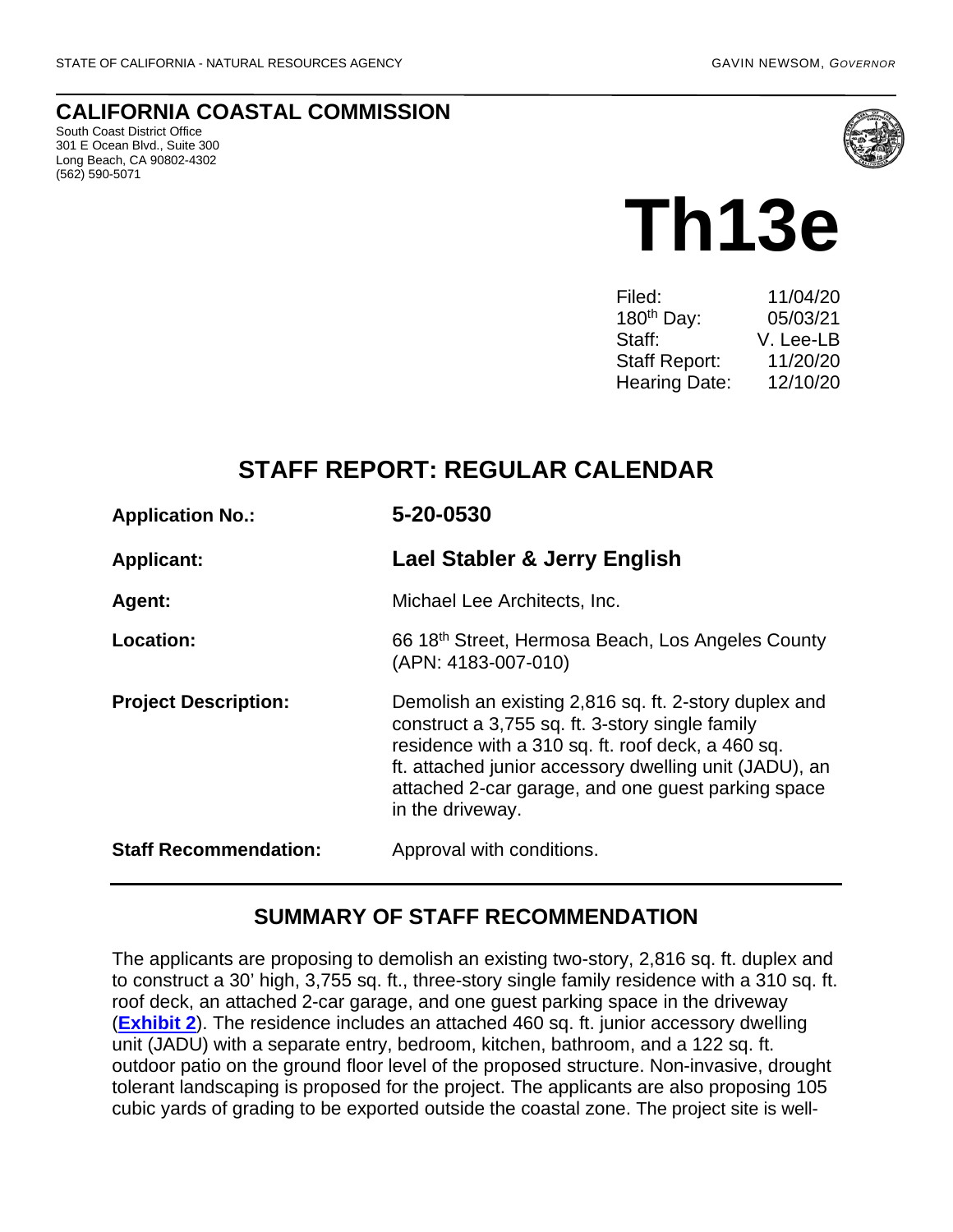served by public transportation and other amenities and is not located in an area that is subject to coastal hazards.

The Commission certified the City's Land Use Plan (LUP)in 1982. However, the City does not yet have a certified Local Coastal Program (LCP). Therefore, the Chapter 3 policies of the Coastal Act constitute the standard of review for the project, with the certified LUP used as guidance.

The primary issue raised by this project concerns the cumulative effects of loss of housing density as a result of demolition of the existing duplex and construction of a single-family residence. As proposed, the project would eliminate 1,211 sq. ft. and 1,595 sq. ft units and construct a 3,755 sq. ft. single family residence that includes a 460 sq. ft. JADU. The Coastal Act encourages the concentration of new development in already developed areas that are able to accommodate it in order to avoid cumulative impacts to coastal resources and minimize vehicle miles traveled (PRC 30250 and 30253(d)). These policies reflect an over-arching acknowledgment that concentrated and wellplanned residential development supports the long-term preservation of coastal resources.

The project must be viewed in the context of broader housing trends in the coastal zone as well as the significant housing crisis throughout the State. Evidence before the Commission establishes that the project is not an isolated case; rather, since 2014 the Commission has approved at least 40 projects that converted multi-family developments to single-family residences in Hermosa Beach (for a total loss of 45 residential units) (**[Exhibit 3](https://documents.coastal.ca.gov/reports/2020/12/Th13e/Th13e-12-2020-exhibits.pdf)**). In recent actions, the Commission has expressed concern with similar projects and the cumulative loss of housing density and has in the past strongly encouraged the construction of accessory dwelling units to mitigate for demolished units. At the same time, however, the Commission has questioned whether ADUs adequately mitigate for the loss of housing density that results from demolition of duplexes and other multi-family developments.

On the subject site, a duplex would be consistent with the certified LUP. The project site is designated in the certified LUP as a medium density residential lot (14-25 DU/AC), which corresponds to the R-2B zone in the City's uncertified zoning code. The Residential Zone Requirements in the certified LUP state that a minimum of 1,200 square feet is required for each dwelling unit on an R-2B lot. The project site has a lot size of 2,850 square feet, which meets the minimum lot size per unit requirement for 2 units under the LUP.

However, the City's current Zoning Code prohibits the development of a multi-family residence on this 2,850 sq. ft. lot, as it requires 1,750 sq. ft. of lot area per dwelling unit in the R-2B zone. Therefore, denying this application due to the loss of density could make it difficult for the applicants to get a project approved by the City because they cannot comply with both the City's uncertified Zoning Code and the maximum density allowed by the certified LUP. While the zoning code is not the Commission's standard of review for the project, such that denial could be required, in this case there is a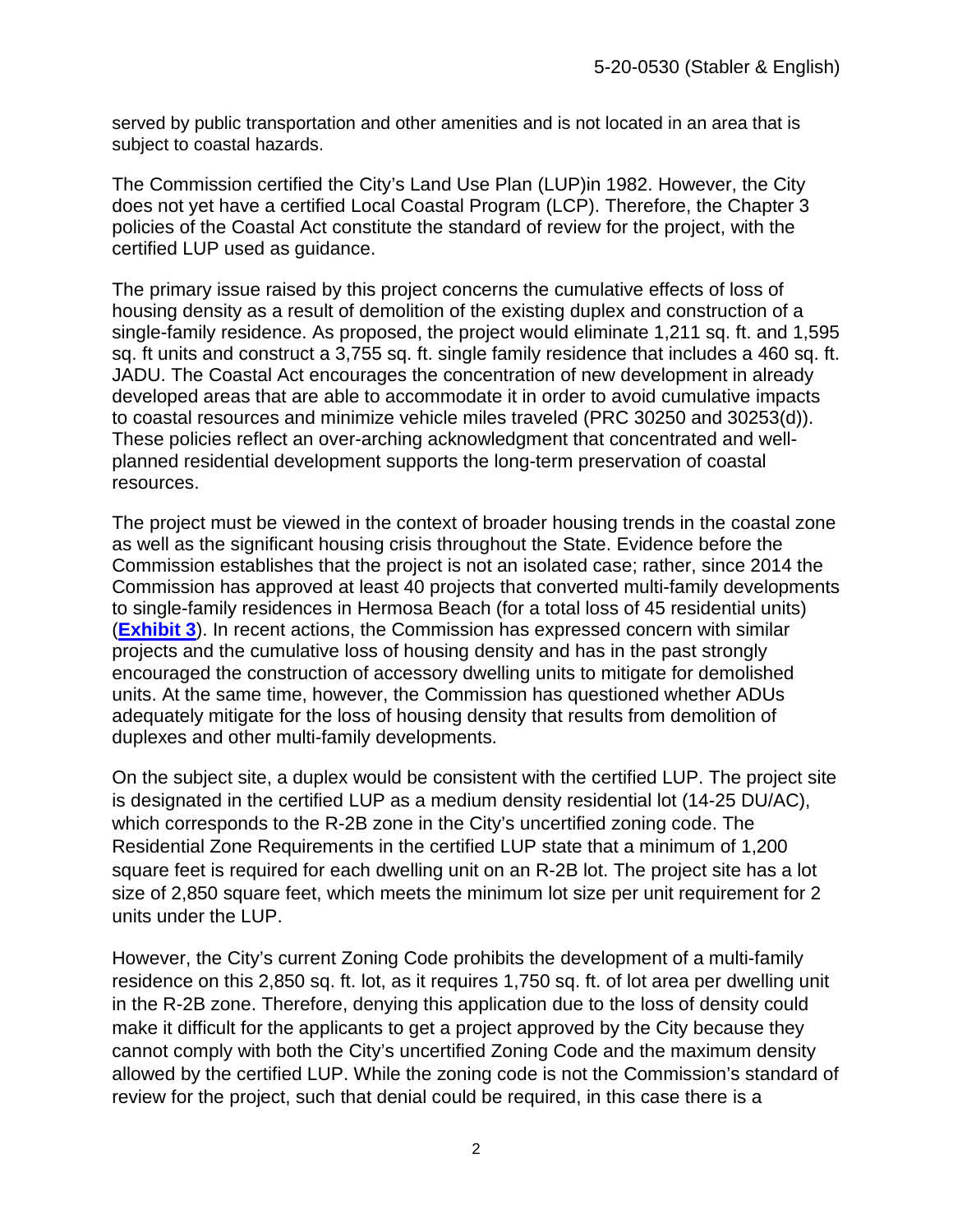#### 5-20-0530 (Stabler & English)

compromise approach that allows the retention of two residential units through approval of a single family residence with a JADU. This compromise approach allows redevelopment of the aging existing duplex and still mitigates the proposed reduction of housing density on the subject site.

The certified LUP does not preclude ADUs from being developed in conjunction with a new or existing single-family residence, and the City's ADU ordinance (which is not a part of the certified LUP) also allows for construction of a JADU and ADU on the subject site, consistent with statewide ADU laws. Therefore, in this case, mitigation for the loss of one residential unit by including the construction of a JADU is a compromise approach to allow the property owner to redevelop the site and the 55 year old residential structure while maintaining the same number of housing units, consistent with both the LUP and the uncertified Zoning Code.

In this case, the applicants propose to offset the loss of a residential unit of 1211 sq. ft. by constructing a smaller unit (460 sq. ft. JADU) that has its own separate entrance, full kitchen, bathroom, and multiple windows). ADUs/JADUs are important mechanisms to increase the potential number of independent housing units that can be rented out separately from the primary residence. However, ADUs are dependent on the primary residence to serve as a housing unit and cannot be sold separately from the primary residence. In addition, it may be difficult to enforce the continuous provision of an ADU and ADUs are more easily left vacant or used by the occupants of the primary residence. The applicants propose multiple interior ingress and egress (doors) between the JADU and the primary residence; however, staff recommends removal of the interior doors such that the JADU is only accessible through an external door, intended to create a unit for separate use from the primary residence. Therefore, the Commission imposes **Special Condition 1** requiring the applicants to submit revised final plans without the interior ingress and egress between the JADU and the primary residence. Additionally, the Commission imposes **Special Condition 2** requiring the applicants to maintain a single-family residence and a JADU on-site. To ensure that any prospective future owners of the property are made aware of the applicability of the conditions of this permit, the Commission imposes **Special Condition 5** requiring that the property owners record a deed restriction against the property, incorporating all of the Special Conditions of this permit.

Therefore, Commission staff recommends that the Commission **APPROVE** coastal development permit application 5-20-0530 with five special conditions. The motion and resolution can be found on Page 5.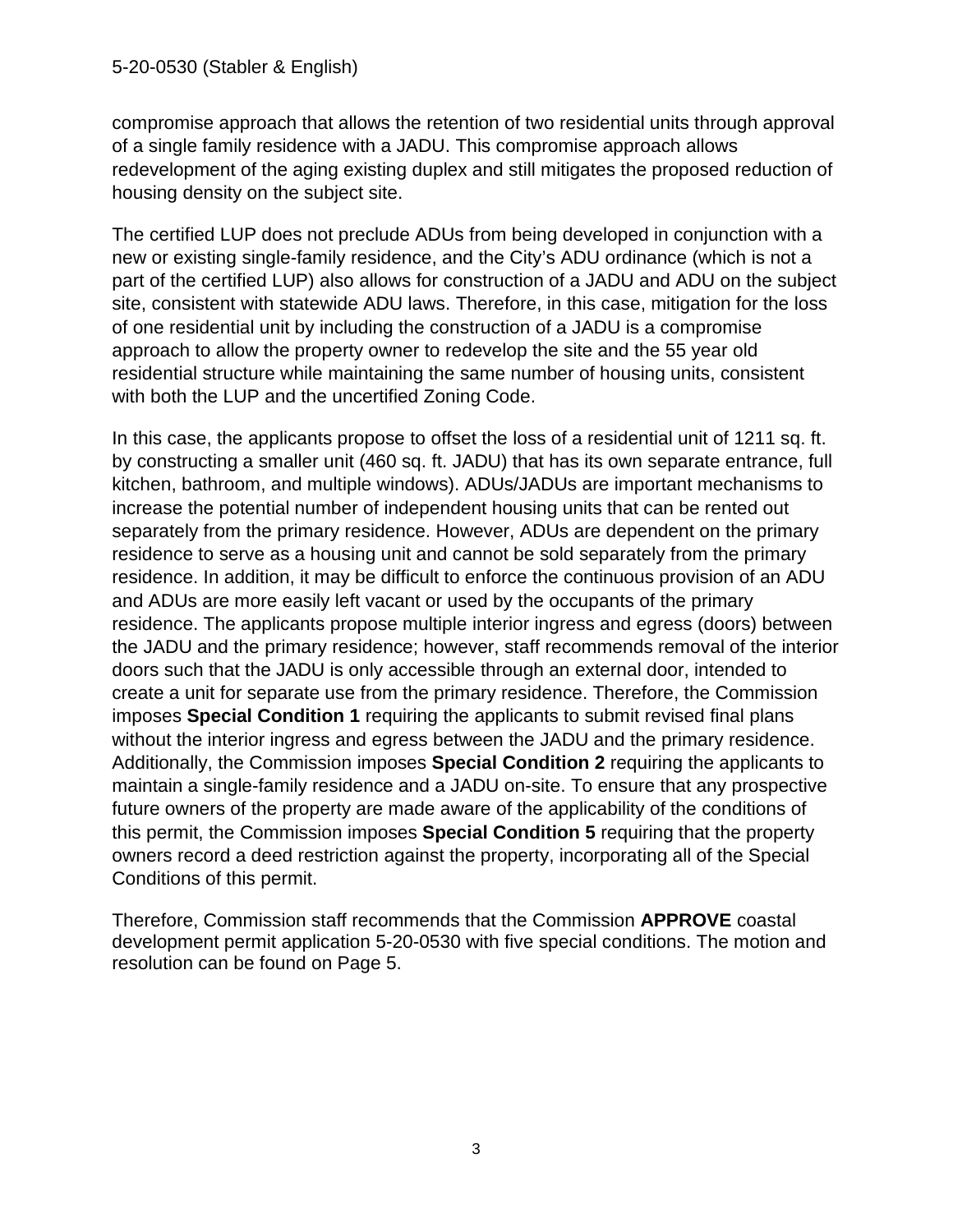# **TABLE OF CONTENTS**

| APPENDIX A - SUBSTANTIVE FILE DOCUMENTS  19 |  |
|---------------------------------------------|--|

# **[EXHIBITS](https://documents.coastal.ca.gov/reports/2020/12/Th13e/Th13e-12-2020-exhibits.pdf)**

Exhibit 1 – Vicinity Map and Project Site

Exhibit 2 – Project Plans

[Exhibit 3 – Commission Approvals of Housing Density Reduction Projects](https://documents.coastal.ca.gov/reports/2020/12/Th13e/Th13e-12-2020-exhibits.pdf)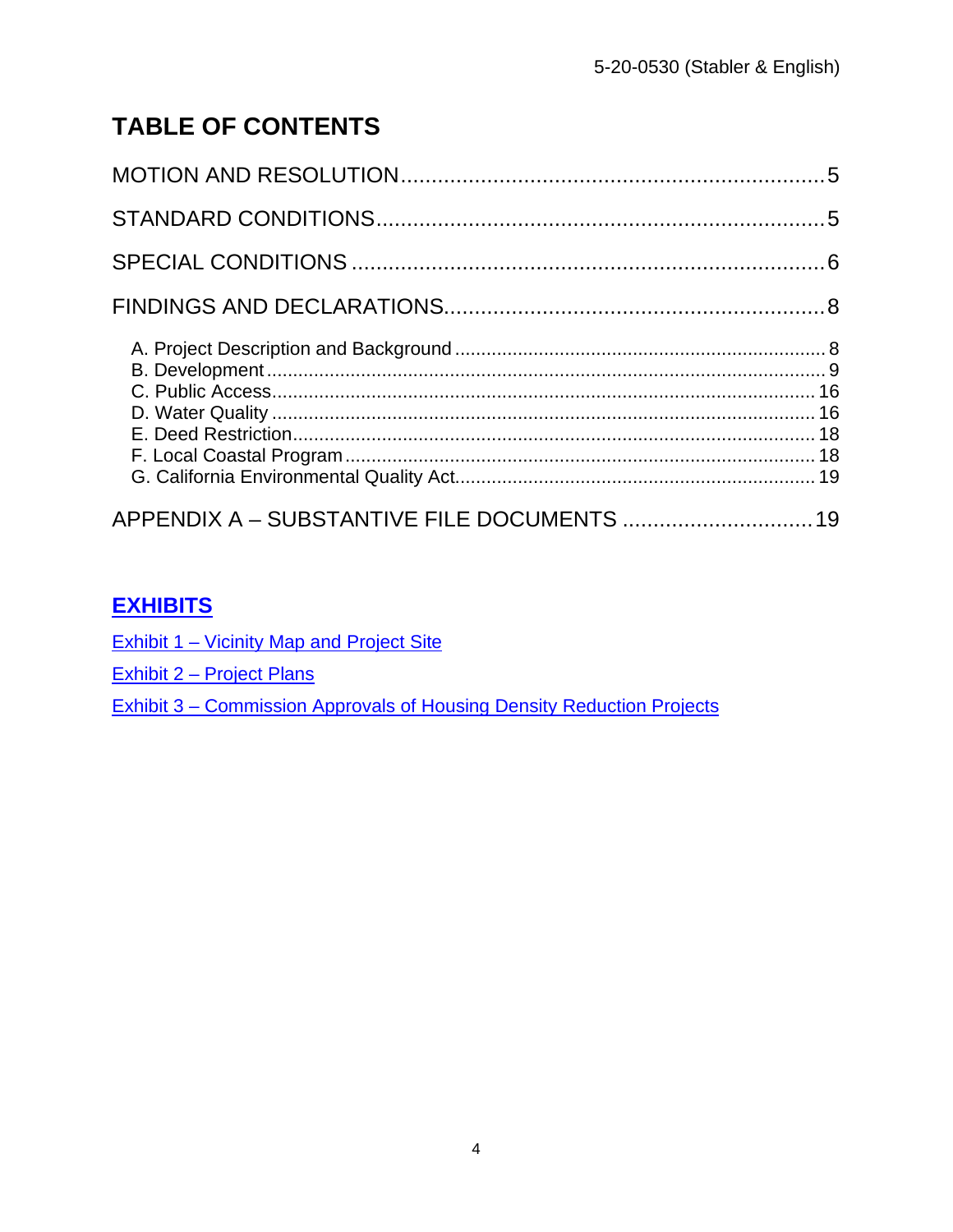# <span id="page-4-0"></span>**MOTION AND RESOLUTION**

#### **Motion:**

I move that the Commission approve Coastal Development Permit 5-20-0530 as set forth in the staff recommendation.

Staff recommends a **YES** vote on the foregoing motion. Passage of this motion will result in approval of the permit as conditioned and adoption of the following resolution and findings. The motion passes only by affirmative vote of a majority of Commissioners present.

#### **Resolution:**

The Commission hereby approves the Coastal Development Permit for the proposed project and adopts the findings set forth below on grounds that the development as conditioned will be in conformity with the policies of Chapter 3 of the Coastal Act. Approval of the permit complies with the California Environmental Quality Act because either 1) feasible mitigation measures and/or alternatives have been incorporated to substantially lessen any significant adverse effects of the development on the environment, or 2) there are no further feasible mitigation measures or alternatives that would substantially lessen any significant adverse impacts of the development on the environment.

# <span id="page-4-1"></span>**STANDARD CONDITIONS**

- **1. Notice of Receipt and Acknowledgment**. The permit is not valid and development shall not commence until a copy of the permit, signed by the applicants or authorized agent, acknowledging receipt of the permit and acceptance of the terms and conditions, is returned to the Commission office.
- **2. Expiration**. If development has not commenced, the permit will expire two years from the date on which the Commission voted on the application. Development shall be pursued in a diligent manner and completed in a reasonable period of time. Application for extension of the permit must be made prior to the expiration date.
- **3. Interpretation**. Any questions of intent or interpretation of any condition will be resolved by the Executive Director or the Commission.
- **4. Assignment**. The permit may be assigned to any qualified person, provided assignee files with the Commission an affidavit accepting all terms and conditions of the permit.
- **5. Terms and Conditions Run with the Land**. These terms and conditions shall be perpetual, and it is the intention of the Commission and the applicants to bind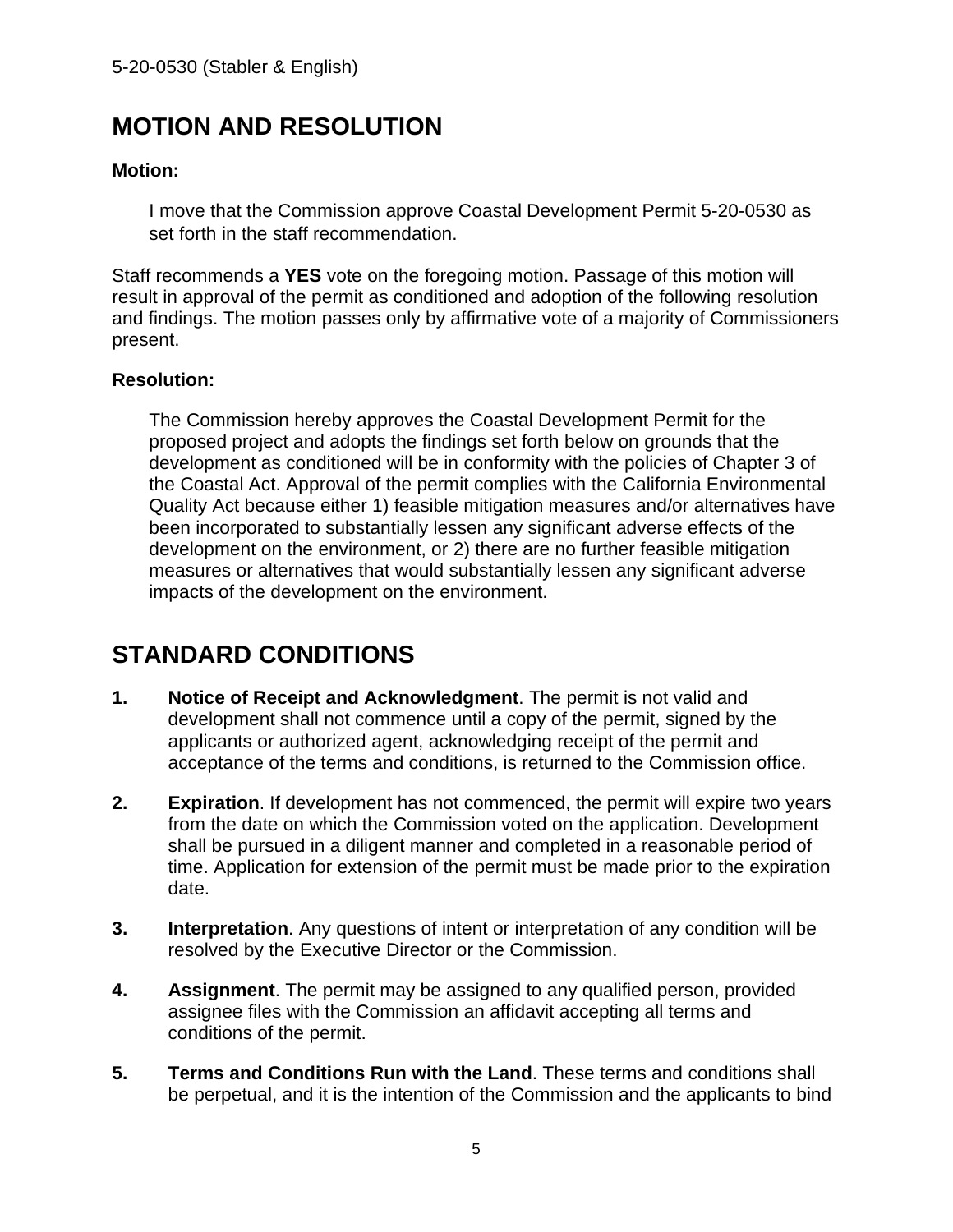all future owners and possessors of the subject property to the terms and conditions.

# <span id="page-5-0"></span>**SPECIAL CONDITIONS**

- **1. Revised Final Plans.** PRIOR TO THE ISSUANCE OF THIS COASTAL DEVELOPMENT PERMIT, the applicants shall submit, for the review and written approval of the Executive Director, two sets of final revised project plans that have been reviewed and approved by the City of Hermosa Beach. The final revised plans shall conform with the preliminary plans submitted to the Commission and prepared by Michael Lee Architects, Inc dated 9/8/2020, except that it shall be modified as required below.
	- a) The plan shall not include the interior ingress and egress (door) between the ADU and the primary residence.

The applicants shall undertake development in conformance with the approved final plans unless the Commission amends this permit or the Executive Director provides a written determination that no amendment is legally required for any proposed minor deviations.

**2. Retention of a Single-Family Residence and Junior Accessory Dwelling Unit On-Site.** The development approved by Coastal Development Permit No. 5-20- 0530 is for construction of a single-family residence with a 460 square foot junior accessory dwelling unit (JADU). The applicants and all assigns/successors shall maintain the JADU as a separate residential unit. At no point may the JADU be incorporated into the single-family residence or converted to a non-residential use.

#### **3. Water Quality, Drainage and Landscaping Plans.**

**A.** The applicants shall undertake development in accordance with the drainage and run-off control plan received by Commission staff on October 5, 2020 showing that roof and surface runoff will be captured with a trench drain and an on-site drainage system that connects to the municipal storm drain system. Vegetated landscaped areas shall only consist of native plants or non-native drought tolerant plants, which are non-invasive. No plant species listed as problematic and/or invasive by the California Native Plant Society, the California Exotic Pest Plant Council, or as may be identified from time to time by the State of California shall be employed or allowed to naturalize or persist on the site. No plant species listed as a 'noxious weed' by the State of California or the U.S. Federal Government shall be utilized within the property. The applicants shall incorporate Best Management Practices (BMPs) into the construction and post-construction phases of the subject development.

**B.** Any proposed changes to the approved plan shall be reported to the Executive Director. No changes to the approved plan shall occur without a Commission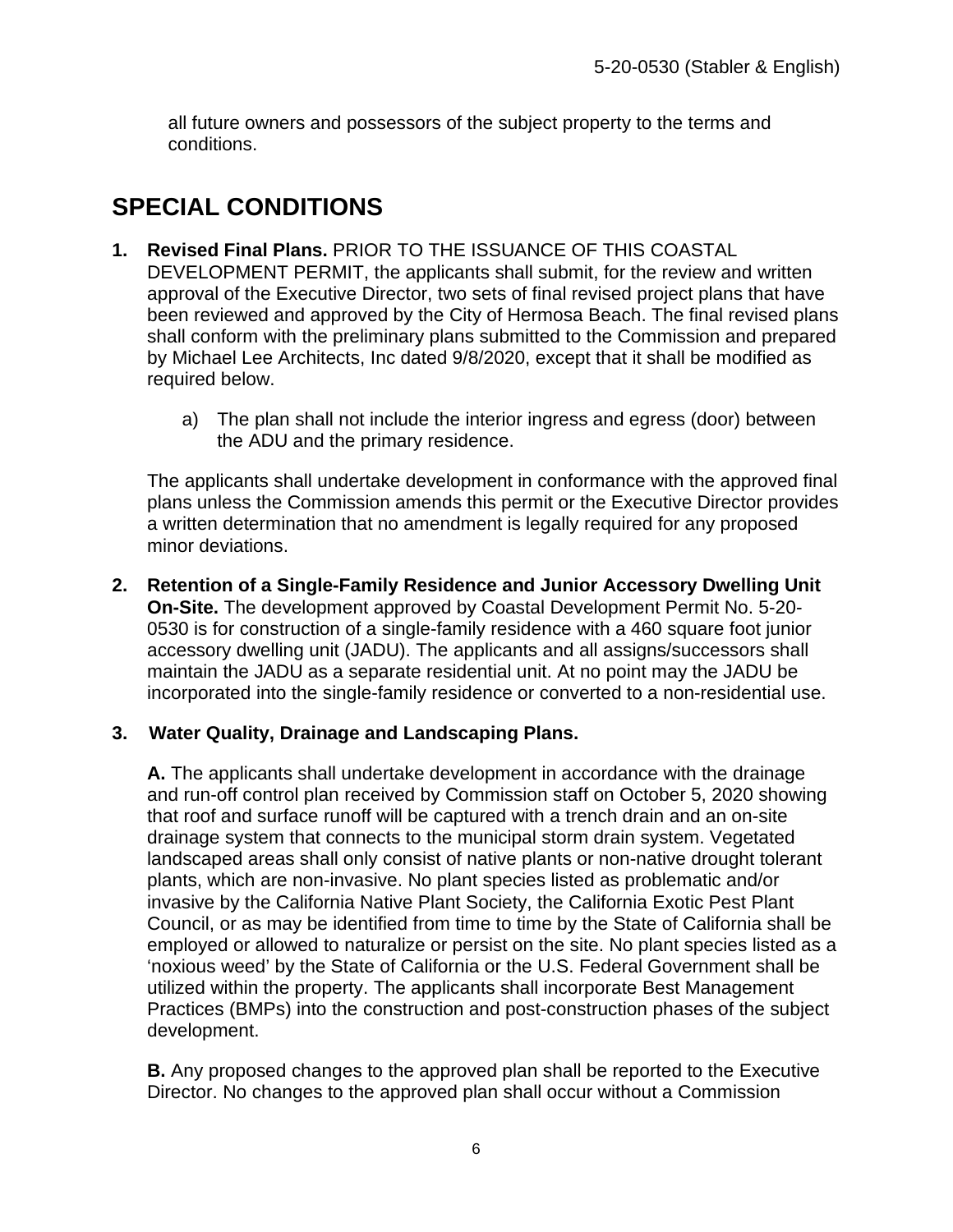amendment to this coastal development permit unless the Executive Director determines that no amendment is legally required.

- **4. Storage of Construction Materials, Mechanized Equipment, and Removal of Construction Debris.** The permittee shall comply with the following constructionrelated requirements:
	- **A.** No demolition or construction materials, debris, or waste shall be placed or stored where it may enter sensitive habitat, receiving waters or a storm drain, or be subject to wave, wind, rain, or tidal erosion and dispersion;
	- **B.** No demolition or construction equipment, materials, or activity shall be placed in or occur in any location that would result in impacts to environmentally sensitive habitat areas, streams, wetlands or their buffers;
	- **C.** Any and all debris resulting from demolition or construction activities shall be removed from the project site within 24 hours of completion of the project;
	- **D.** Demolition or construction debris and sediment shall be removed from work areas each day that demolition or construction occurs to prevent the accumulation of sediment and other debris that may be discharged into coastal waters;
	- **E.** All trash and debris shall be disposed in the proper trash and recycling receptacles at the end of every construction day;
	- **F.** The applicants shall provide adequate disposal facilities for solid waste, including excess concrete, produced during demolition or construction;
	- **G.** Debris shall be disposed of at a legal disposal site or recycled at a recycling facility. If the disposal site is located in the Coastal Zone, a coastal development permit or an amendment to this permit shall be required before disposal can take place unless the Executive Director determines that no amendment or new permit is legally required;
	- **H.** All stock piles and construction materials shall be covered, enclosed on all sides, shall be located as far away as possible from drain inlets and any waterway, and shall not be stored in contact with the soil;
	- **I.** Machinery and equipment shall be maintained and washed in confined areas specifically designed to control runoff. Thinners or solvents shall not be discharged into sanitary or storm sewer systems;
	- **J.** The discharge of any hazardous materials into any receiving waters shall be prohibited;
	- **K.** Spill prevention and control measures shall be implemented to ensure the proper handling and storage of petroleum products and other construction materials.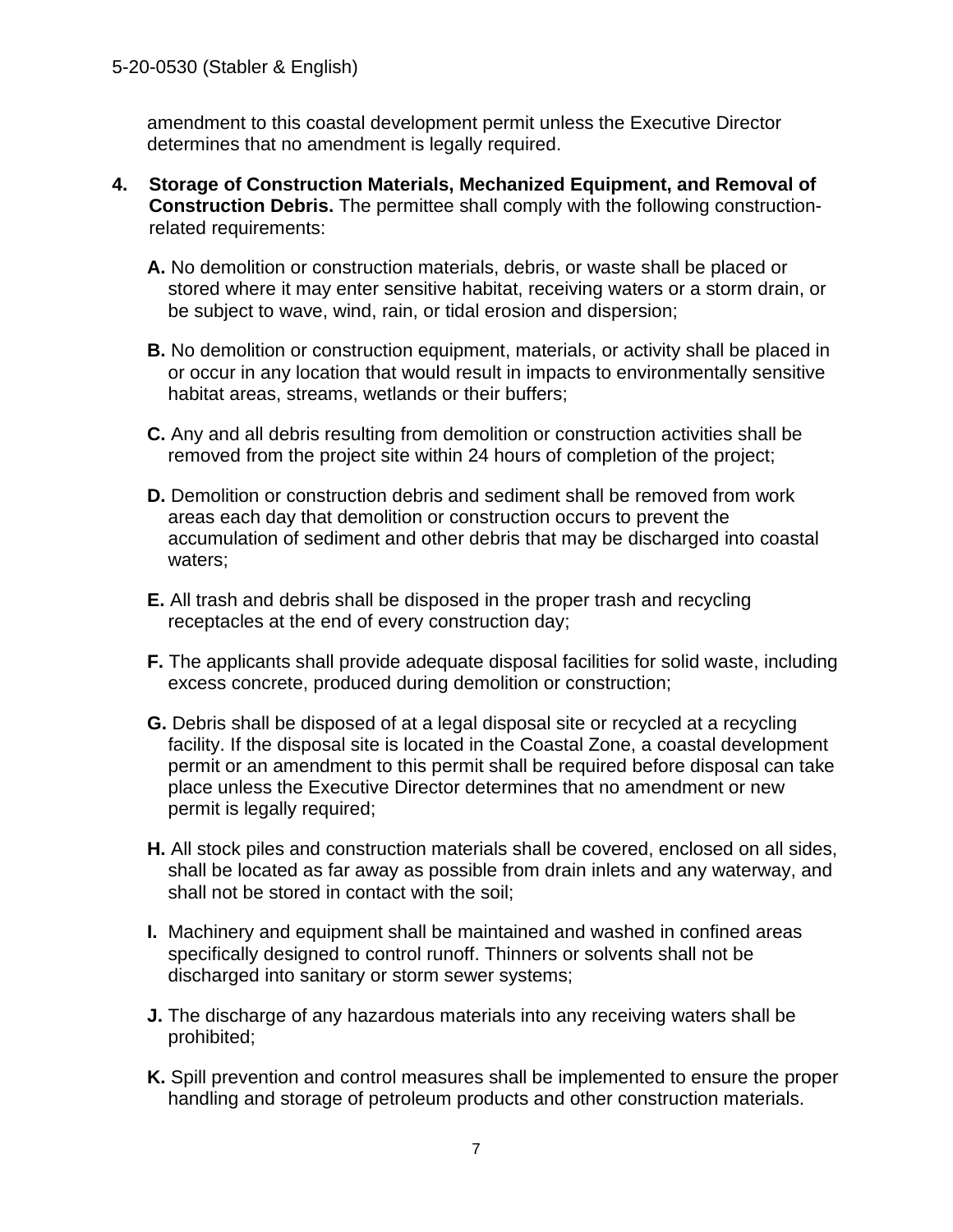Measures shall include a designated fueling and vehicle maintenance area with appropriate berms and protection to prevent any spillage of gasoline or related petroleum products or contact with runoff. The area shall be located as far away from the receiving waters and storm drain inlets as possible;

- **L.** Best Management Practices (BMPs) and Good Housekeeping Practices (GHPs) designed to prevent spillage and/or runoff of demolition or construction-related materials, and to contain sediment or contaminants associated with demolition or construction activity, shall be implemented prior to the on-set of such activity; and
- **M.** All BMPs shall be maintained in a functional condition throughout the duration of construction activity.
- **5. Deed Restriction.** PRIOR TO ISSUANCE OF THIS COASTAL DEVELOPMENT PERMIT, the applicants shall submit to the Executive Director for review and approval documentation demonstrating that the applicants have executed and recorded against the parcel(s) governed by this permit a deed restriction, in a form and content acceptable to the Executive Director: (1) indicating that, pursuant to this permit, the California Coastal Commission has authorized development on the subject property, subject to terms and conditions that restrict the use and enjoyment of that property; and (2) imposing the Special Conditions of this permit, as covenants, conditions and restrictions on the use and enjoyment of the Property. The deed restriction shall include a legal description of the entire parcel or parcels governed by this permit. The deed restriction shall also indicate that, in the event of an extinguishment or termination of the deed restriction for any reason, the terms and conditions of this permit, shall continue to restrict the use and enjoyment of the subject property so long as either this permit or the development it authorizes, or any part, modification, or amendment thereof, remains in existence on or with respect to the subject property.

# <span id="page-7-0"></span>**FINDINGS AND DECLARATIONS**

## <span id="page-7-1"></span>**A. Project Description and Background**

The applicants are proposing to demolish a 2,816 sq. ft. duplex, and to construct a 3,755 sq. ft., three-level single-family residence with a 310 sq. ft. roof deck and an attached two-car garage (**[Exhibit 2](https://documents.coastal.ca.gov/reports/2020/12/Th13e/Th13e-12-2020-exhibits.pdf)**). The residence includes an attached 460 sq. ft. junior accessory dwelling unit (JADU) with a separate entry, bedroom, kitchen, bathroom, and a 122 sq. ft. private outdoor patio. Non-invasive, drought tolerant landscaping is proposed for the project. One hundred and five cu. yds. of grading is proposed to be exported outside the coastal zone.

The subject site is a 2,850 sq. ft. rectangular-shaped lot, approximately 360 ft. inland of the public beach in a built out residential neighborhood in Hermosa Beach. The majority of the project site's surrounding parcels accommodate 2 to 3-story single family and multi-family homes (**[Exhibit 1](https://documents.coastal.ca.gov/reports/2020/12/Th13e/Th13e-12-2020-exhibits.pdf)**). The project site is designated in the certified LUP as a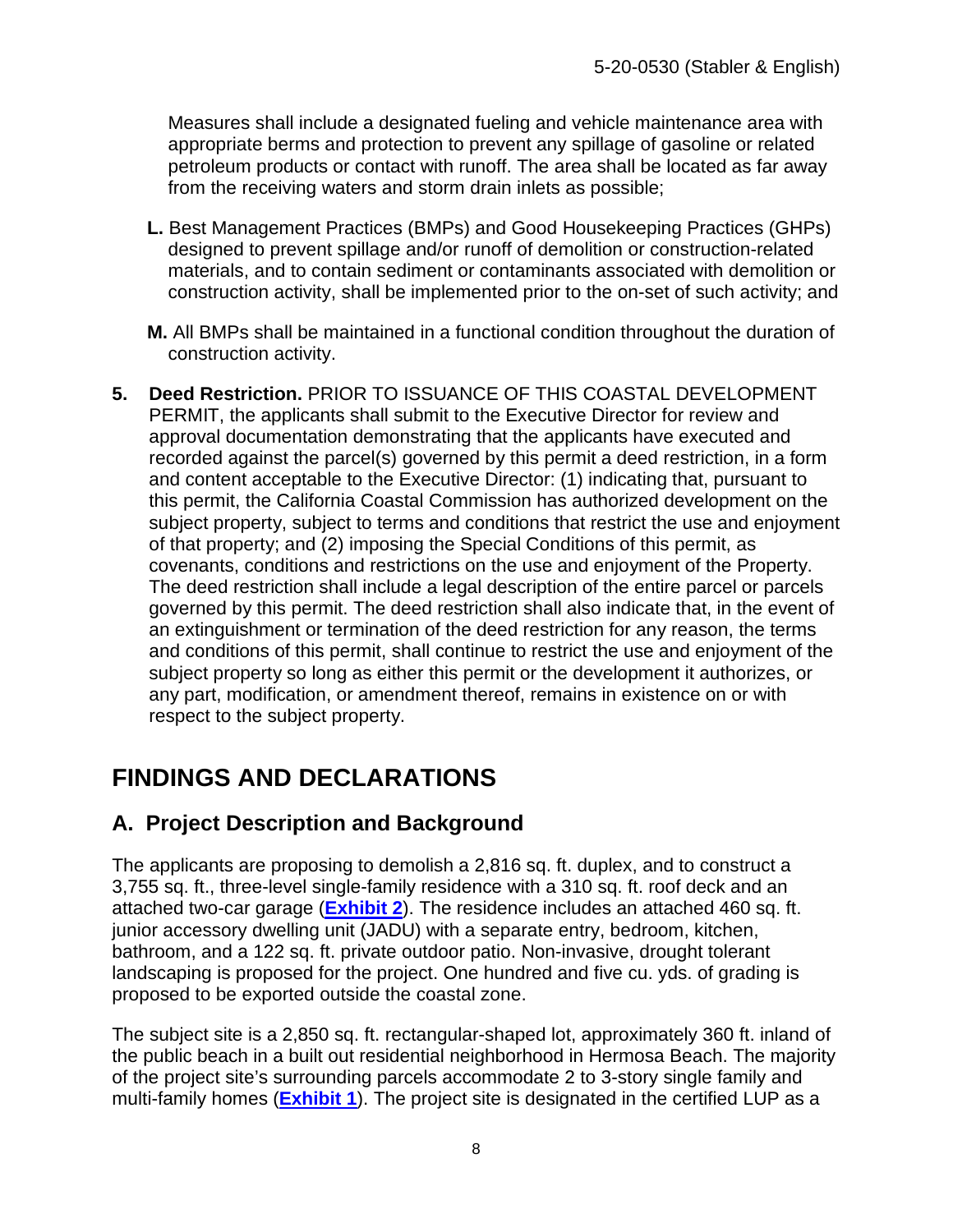Medium-Density Residential lot, which corresponds to the R-2B zone in the City's uncertified zoning code. Pursuant to the LUP, the R-2B zone allows single family dwellings, duplexes, and condominiums, and requires a minimum lot area of 1,200 sq. ft. for every dwelling unit. The proposed development (a single-family residence with an attached ADU) is a permitted use within the R-2B zone.

The Commission certified the City's LUP in 1982. However, the City does not yet have a certified Local Coastal Program (LCP). Therefore, the Chapter 3 policies of the Coastal Act constitute the standard of review for the project, with the certified LUP used as guidance.

## <span id="page-8-0"></span>**B. Development**

Section 30250 of the Coastal Act states, in pertinent part:

"(a) New residential, commercial, or industrial development, except as otherwise provided in this division, shall be located within, contiguous with, or in close proximity to, existing developed areas able to accommodate it or, where such areas are not able to accommodate it, in other areas with adequate public services and where it will not have significant adverse effects, either individually or cumulatively, on coastal resources. In addition, land divisions, other than leases for agricultural uses, outside existing developed areas shall be permitted only where 50 percent of the usable parcels in the area have been developed and the created parcels would be no smaller than the average size of surrounding parcels."

Section 30251 of the Coastal Act states, in pertinent part:

"The scenic and visual qualities of coastal areas shall be considered and protected as a resource of public importance. Permitted development shall be sited and designed to protect views to and along the ocean and scenic coastal areas, to minimize the alteration of natural land forms, to be visually compatible with the character of surrounding areas, and, where feasible, to restore and enhance visual quality in visually degraded areas. New development in highly scenic areas such as those designated in the California Coastline Preservation and Recreation Plan prepared by the Department of Parks and Recreation and by local government shall be subordinate to the character of its setting."

Section 30253 of the Coastal Act states, in pertinent part:

"New development shall do all of the following:

(d) Minimize energy consumption and vehicle miles traveled"

LUP Section IV.B states:

Goals and Objectives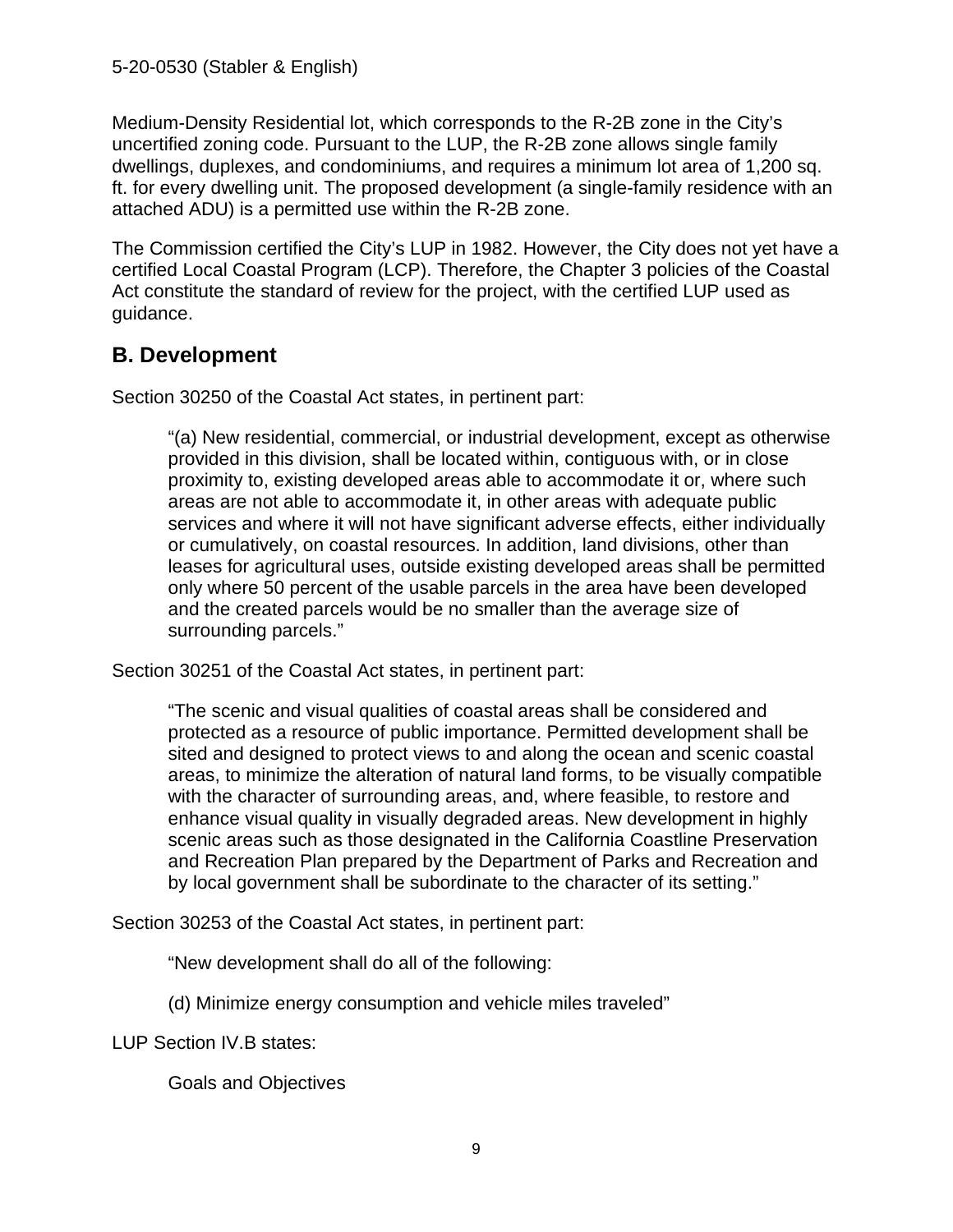1. To preserve the City's existing diversified mix of age and income groups.

2. To preserve the City's existing diversified neighborhoods.

3. To promote and encourage the conservation, rehabilitation, and maintenance of the City's existing housing stock.

LUP Section IV.C.1 states, in relevant part:

Policy: To continue the current mix of low, moderate, and high housing densities.

Program: The Land Use Element of the General Plan shall continue to define low, medium, and high density residential areas within the City. (See Appendix I.)

Program: The Zoning Code shall continue to define the different building standards for each of the residential zones.

Coastal Act Section 30250 provides that new residential development shall be located in or in close proximity to existing developed areas that are able to accommodate it, or in other areas with adequate public services and where it will not have significant, cumulative adverse effects on coastal resources. Section 30251 requires new development to protect public views to and along the beach and other coastal areas; minimize landform alteration; and be designed consistent with the character of the surrounding area. Section 30253 requires that new development must minimize energy consumption and vehicle miles traveled. These policies together encourage "smart" growth by locating new development in appropriate areas that minimizes impacts on coastal resources and discourages residential sprawl in more rural or sparsely populated areas that are not adequately developed to support new residential development and where coastal resources could be threatened. Although the Coastal Act does not authorize the Commission to regulate or require affordable housing, Section 30604(f) directs the Commission to encourage low- and moderate-income housing opportunities.

The certified LUP identifies the preservation of existing housing stock as an important objective. Furthermore, the LUP also states the need to continue the *current* mix of low, moderate, and high housing densities (refer to LUP Sections IV.B and IV.C above). After certification of the LUP, however, the City made changes to their local planning documents that appear to be reducing, rather than preserving, existing housing stock in the coastal zone by restricting opportunities to construct duplexes and other multi-family residences, which is inconsistent with the certified LUP.

#### **Housing Trends in Hermosa Beach**

There is an apparent trend of development in Hermosa Beach of converting multi-family residential developments into single-family homes. The Commission approved at least 40 projects within the last five years that converted multi-family units to single-family residences (a total loss of 45 residential units) (**[Exhibit 3](https://documents.coastal.ca.gov/reports/2020/12/Th13e/Th13e-12-2020-exhibits.pdf)**). The Commission's approval of projects that would reduce housing density typically relied on Chapter 3 policies or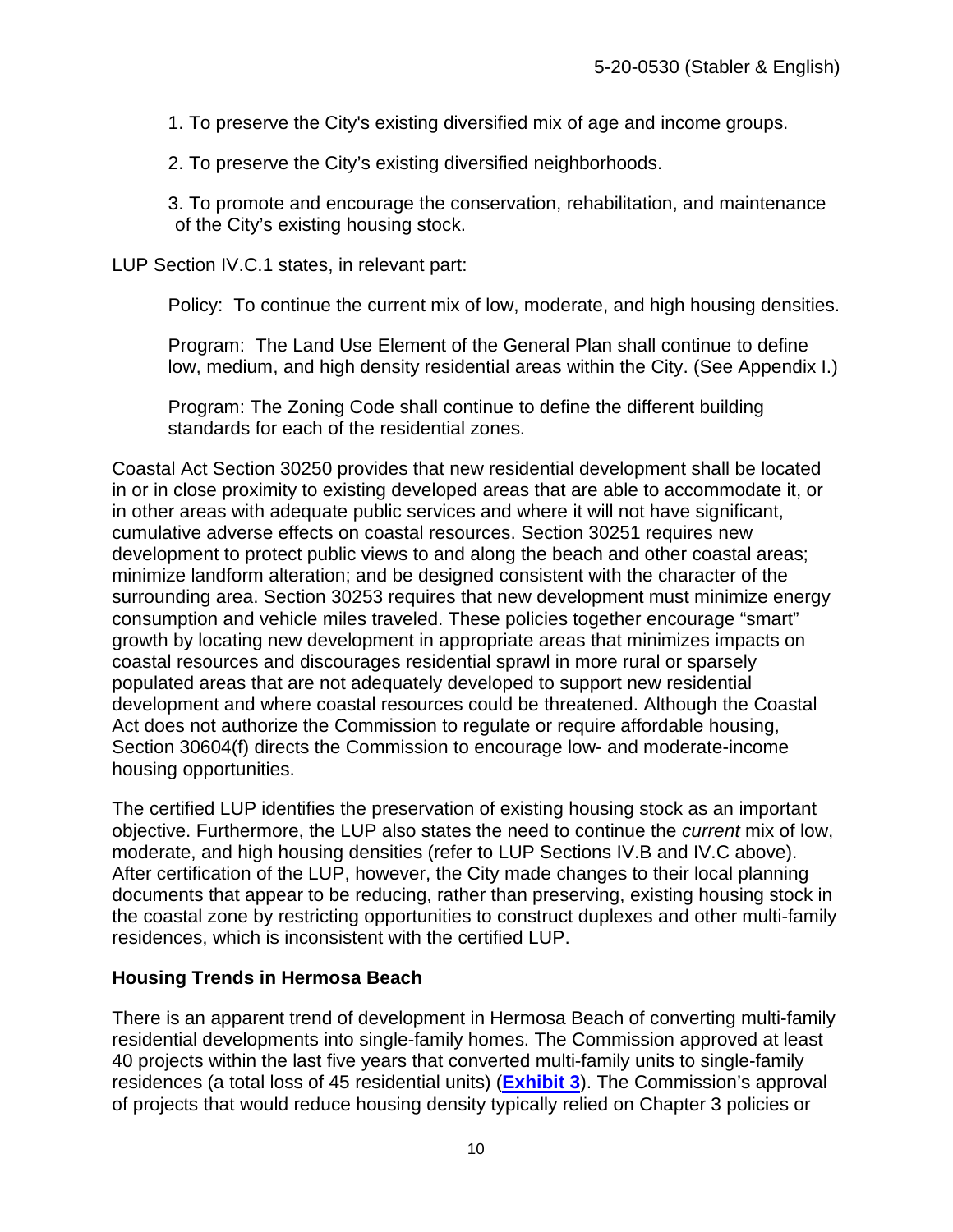certified LUP policies relating to the project sites; however, many decisions did not look at the cumulative impacts of loss of housing density in coastal areas or the importance of concentrating development in areas capable of supporting it for purposes of protecting coastal resources on a broader scale. In response to California's persisting housing crisis, however, the Commission has become increasingly concerned about the cumulative impacts of development trends that reduce housing density and increase development pressure in other, potentially sensitive or hazardous areas in the coastal zone.<sup>[1](#page-10-0)</sup>

#### **The Certified LUP's Density Limits**

The project site is designated in the certified LUP as a medium-density residential lot. The certified LUP defines medium-density development as follows:

MEDIUM DENSITY: 14 to 25 dwelling units per net acre. This category would consist mostly of two-family homes and single-family homes on small lots, including garden apartments, and townhouses. It is intended that any future development in this area shall fall within the specified density range.

The LUP medium-density designation corresponds to the R-2 and R-2B zones in the City's uncertified zoning code. The certified LUP also includes the following development standards regarding the minimum lot area per dwelling unit for residential parcels based on the zoning designation:

| Zone   | <b>Uses</b>                                                                                           | Lot Area per Dwelling<br><b>Unit</b> |
|--------|-------------------------------------------------------------------------------------------------------|--------------------------------------|
| $R-1$  | Single family dwellings, accessory building                                                           | 1 lot/1 dwelling unit                |
| $R-2$  | Single-family dwellings built to R-1 standards;<br>duplexes; condominiums. (For lots less than 30 ft. | 1,200 sq. ft./1 dwelling unit        |
| $R-2B$ | wide, only a single-family residence)                                                                 |                                      |
| $R-3$  | Multiple Dwellings (For lots less than 2,400 sq. ft.,<br>only a single-family residence)              | 950 sq. ft./1 dwelling unit.         |
| $R-P$  | Residential use- develop to R-3 requirements                                                          | Same as R-3                          |
|        | Professional use-subject to Conditional Use Permit                                                    |                                      |

The current development of the site is consistent with the Medium-Density LUP designation in that two residential units are currently available on site. The certified LUP defines medium-density development as consisting mostly of two-family homes and

<span id="page-10-0"></span><sup>&</sup>lt;sup>1</sup> Refer to the staff report for CDP Application No. 5-18-0380 (S.M. Star, LLC)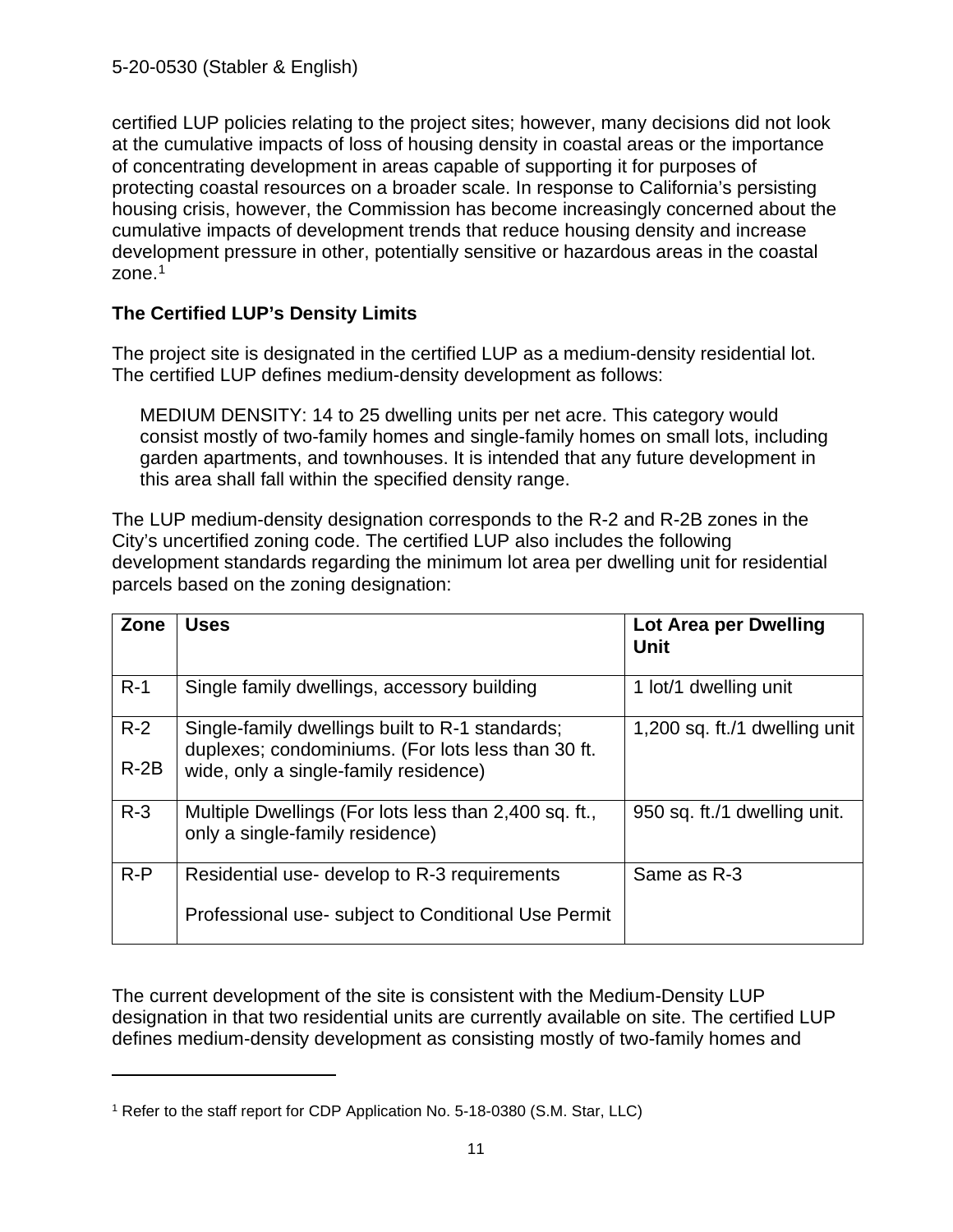single-family homes. The existing duplex is consistent with the certified LUP's minimum lot area per dwelling unit development standards (found in Appendix G of the certified LUP): in the R-2B zone, the project site can accommodate two on-site residential units, because it exceeds the minimum lot size of 2,400 sq. ft. Appendix G also states that "for lots less than 30 ft. wide, only a single-family residence" is permitted. The subject lot has a lot width measured by the applicant as 29.97 ft. which is .03 feet (or about 1/3 of an inch) less than the 30 ft. standard. Nevertheless, although technically just barely shy of 30 feet, the lot width meets the intent of the LUP minimum lot width standard for two units. Therefore, the existing duplex is a conforming structure under the certified LUP.

#### **Application to this Project**

Section 30250 of the Coastal Act requires new development to be sited in existing developed areas where it can be accommodated without adverse cumulative impacts to coastal resources. Section 30253(d) requires new development to minimize energy consumption and vehicle miles traveled. Concentrating development in existing developed areas provides more opportunities for people to live near places they work and recreate, such as the beach, and, thereby, reduces impacts to coastal resources. Impacts to roads and vehicle miles traveled would be reduced by having a more intense stock of housing located closer to employment and recreational opportunities within the coastal zone. Also, by having a higher density in an existing developed area, more people are placed in a shared location encouraging the utility of public transit service, which further aids in reducing the number of cars on streets, thus reducing impacts to coastal resources and public access. Siting dense development in urbanized areas reduces urban sprawl, and furthermore reduces the pressure to extend development into adjacent undeveloped areas, which may contain sensitive coastal resources, such as the nearby Santa Monica Mountains.

Maintaining the existing housing density or even increasing the housing density in areas with a public multi-modal transit system will help to reduce greenhouse gases that contribute to climate change and sea level rise. The project site is located in a dense, residentially-zoned area where numerous residential opportunities are available. Grocery stores, shops, restaurants, and entertainment facilities are located within  $\frac{1}{2}$  a mile of the subject property, and can easily be accessed by walking, taking local buses, or by bicycle. In terms of regional public transit, the project site is located approximately 0.1 mile. (an approximately three minute walk) from a bus stop on the intersection of Hermosa Avenue and 19th Street. This bus stop is served by the Beach Cities Transit 109 line, which connects the three "Beach Cities (Redondo Beach, Hermosa Beach, and Manhattan Beach)" to El Segundo and LAX, and Commuter Express 438 line, which connects the South Bay Area to Downtown Los Angeles. Thus, the project site is located in an already densely developed area that contains a multi-modal transit system that connects to the greater Los Angeles region. The project site is well-served by public transportation and other amenities and is not located in an area that is subject to coastal hazards.

Although this project would result in a loss of one residential unit, mitigated to some extent by a proposed JADU, discussed more fully below, the cumulative effect of the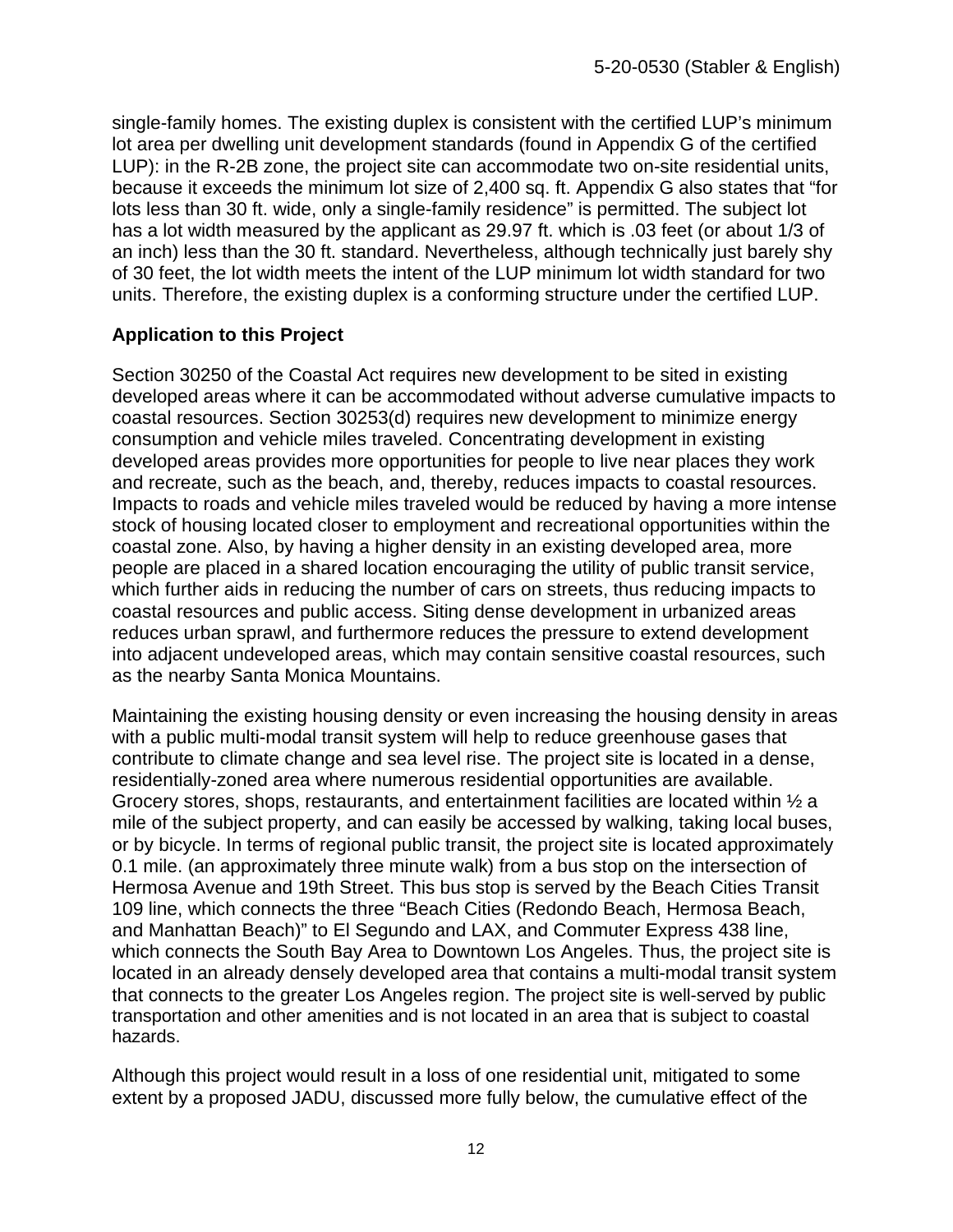loss of residential housing in areas able to accommodate such density could unwittingly lead to increased pressure to develop housing in other areas that do not have adequate public transit and/or public services in the long run, thereby increasing reliance on automobiles (and, potentially, production of greenhouse gases), and in areas that are not appropriate for concentrated development, such as areas vulnerable to coastal hazards and sea level rise. As the recent changes to State housing laws demonstrate, given the existing housing shortages throughout the state, there is tremendous economic and political pressure to develop more housing opportunities; therefore, in the coastal zone, it is important to maintain density in already developed and appropriate areas to ensure protection of coastal resources.

Thus, the LUP policies to protect existing housing stock in Hermosa Beach support and are consistent with the Coastal Act policies encouraging concentrating development in areas that can accommodate more dense development. Although the project site is located in an area that would be appropriate for maintaining housing density and does raise concerns regarding the cumulative loss of housing density in Hermosa Beach, this case is complicated by the provisions of the City's uncertified Zoning Code that prohibit the development of a multi-family residence in this 2,850 sq. ft. lot, as it requires 1,750 sq. ft. of lot area per dwelling unit in R-2B zone. While the uncertified zoning code is not the standard of review, if the Commission were to approve a residential development on this parcel that was denser than that allowed by the City's zoning code, the applicants could have difficulty constructing the development due to the conflict with the zoning code. The Commission must implement the Coastal Act, despite any inconsistencies with the uncertified zoning code, but there is a compromise approach available here that would allow the development to go forward in this case. Thus, the Commission can approve the project with a JADU as a compromise to mitigate the cumulative loss of housing density in Hermosa Beach.

#### **Housing Density and ADU/JADUs**

The existing duplex is a conforming structure under the certified LUP that has provided two units since 1965; therefore, the re-development of a single-family residence would result in the loss of one existing residential unit. In previous projects, the Commission has encouraged the development of an accessory dwelling unit (ADU) or junior accessory dwelling unit (JADU) as a means to mitigate for lost residential units. In the medium-density residential, or R-2B zone, the development of an ADU/JADU in conjunction with a single-family residence on the project site would be consistent with the certified LUP. [2](#page-12-0) In addition, an ADU/JADU on the project site appears consistent with recent updates to statewide ADU laws that took effect January 1, 2020, as well as

<span id="page-12-0"></span><sup>&</sup>lt;sup>2</sup> The certified LUP does not preclude ADUS/JADUs from being constructed in conjunction with a new or existing single-family residence.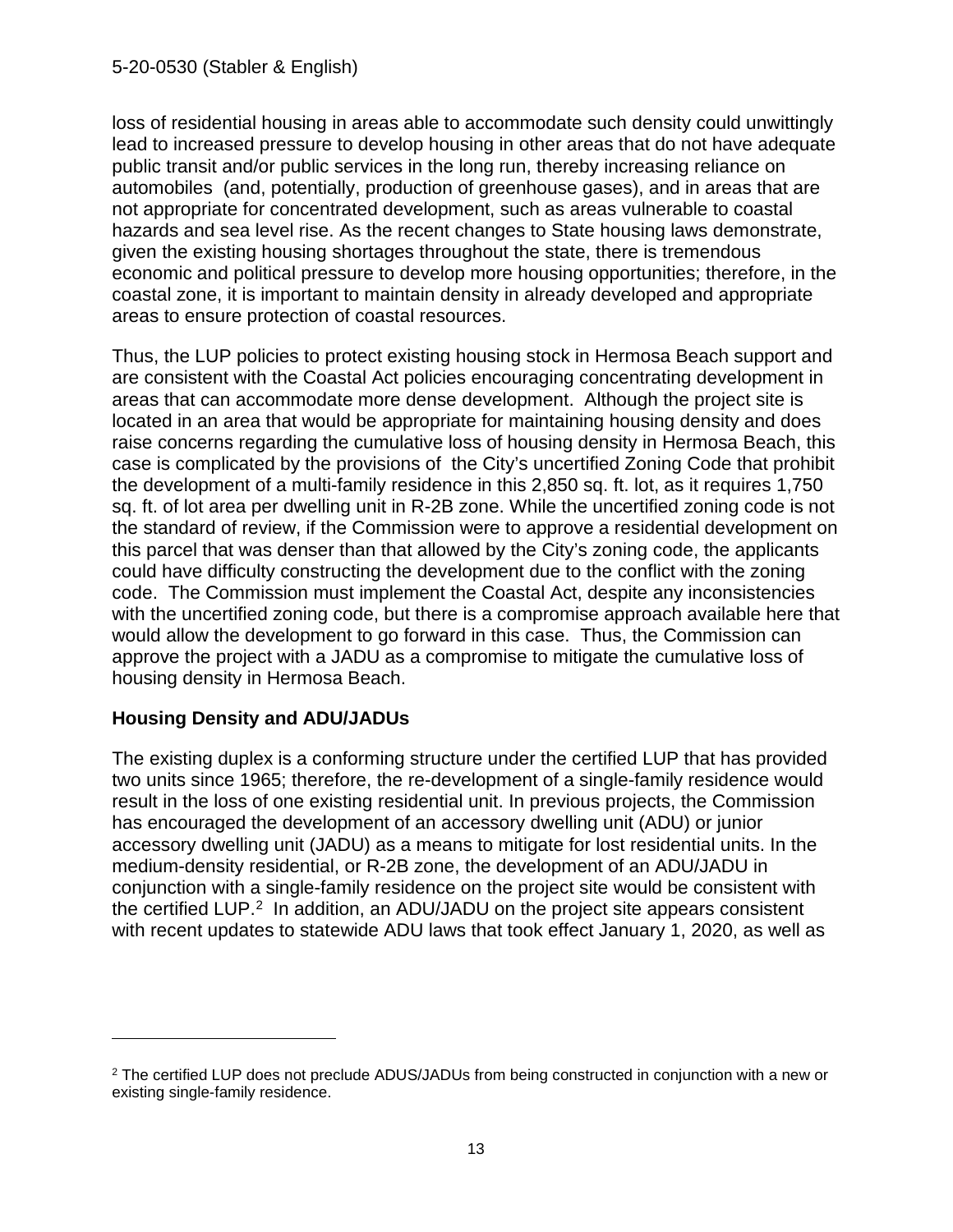the City's uncertified ADU ordinance adopted on January 14, 2020 (Urgency Ordinance No.20-1403-U).[3](#page-13-0)

On January 1, 2020, new housing laws went into effect that seek to address the statewide housing crisis by encouraging the maintenance of existing multifamily residential density (SB330) and provision of additional accessory dwelling units (Government Code §§ 65852.2, 65852.22). The Housing Crisis Act, in particular, prohibits local governments from approving residential projects that would demolish more "dwelling units" than are created by the project (no net loss). The Housing Crisis Act does not apply to the Commission or modify the Coastal Act. Nevertheless, it appears that the City has taken the position that an ADU satisfies the no net loss requirement of the Housing Crisis Act. The subject project was submitted to the City after January 1, 2020.

From a Coastal Act perspective, ADUs raises concerns as to whether density will, in fact, be maintained in a manner consistent with Coastal Act development policies. Although ADUs are typically designed to function separately from the associated singlefamily residence, the ADU is dependent on the single-family residence to serve as a housing unit. ADUs share utility lines (power, water) with the associated single-family residence and cannot be sold separately from the primary residence. This differs from a duplex, where the units can have separate utility connections and could be sold independently from one another, if converted to a condominium. In addition, it is more difficult to enforce the continuous provision of an ADU as compared to a duplex. The Commission, for instance, does not have the authority to require that an ADU/JADU be rented out for the life of the structure. In addition, due to their size, ADUs are more easily left vacant or used by the residents of the primary single-family residence, rather than rented out.

In this case, the applicants have proposed to construct an attached 460 square foot JADU located on the lowest level of the residence that features a separate exterior entry (pursuant to the State's ADU requirements), its own kitchen and dining area, bathroom, and bedroom (**[Exhibit 2](https://documents.coastal.ca.gov/reports/2020/12/Th13e/Th13e-12-2020-exhibits.pdf)**). The bedroom and bathroom will have windows. The JADU design resembles a full residential unit and can be a reasonable residence for an individual or a couple. However, although the proposed JADU would have a separate exterior entrance (pursuant to the state's ADU requirements), the applicants propose an interior ingress and egress (door) between the JADU and the primary residence. Enabling access through an interior door between the primary residence and the JADU increases the likelihood that the JADU will not be rented out and instead would be used

<span id="page-13-0"></span><sup>3</sup> In previous applications in Hermosa Beach, the City of Hermosa Beach's former uncertified ADU ordinance restricted ADUs/JADUs to lots that were larger than 4,000 sq. feet and zoned single-family residential. Under the City's former ADU ordinance, the applicants for this project would not have been permitted to develop an ADU. However, as of January 1, 2020, the City's former ADU ordinance, which was not consistent with the new ADU law because it included a minimum lot size requirement, was deemed "null and void" under the new state ADU law (Government Code § 65852.2(a)(4)). And, on January 14, 2020, the City adopted a new ADU ordinance consistent with the state ADU.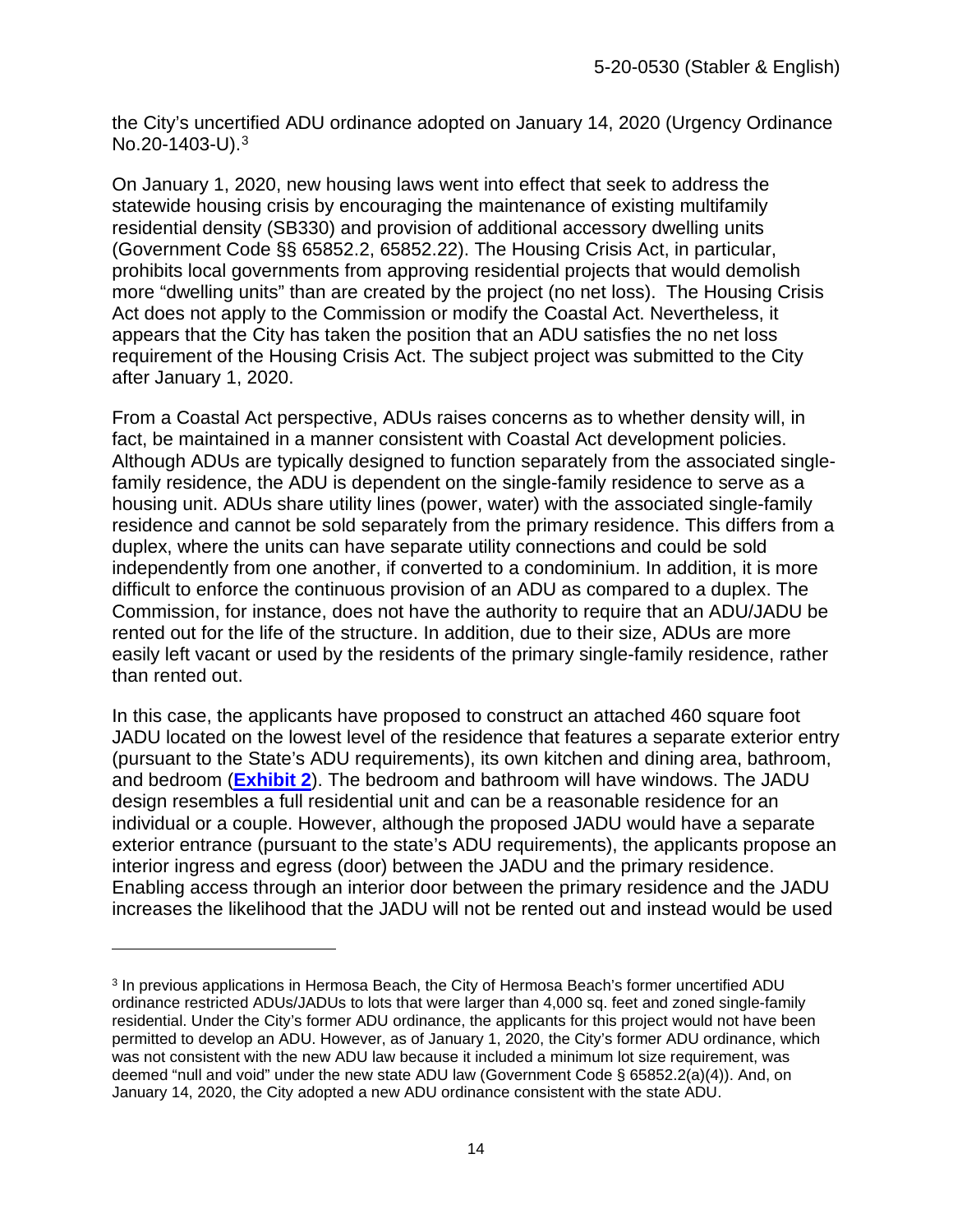by the residents of the primary residence, a risk that is more pronounced than if the applicants had proposed a detached ADU. To address this concern, staff recommends **Special Condition 1**, requiring the applicants to submit revised final plans without the interior ingress and egress between the JADU and the primary residence of the interior door, providing access to the JADU only through an external ingress and egress. Additionally, the Commission imposes **Special Condition 2** which requires the applicants to retain the single-family home and the attached JADU. To ensure that any prospective future owners of the property are made aware of the applicability of the conditions of this permit, the Commission imposes **Special Condition 5** requiring that the property owners record a deed restriction against the property, referencing all of the Special Conditions of this permit.

As explained above, the Coastal Act encourages the concentration of development in already developed areas that can accommodate it (PRC 30250) and the minimization of vehicle miles traveled (PRC 30253(e)). The certified LUP (which is not the standard of review, but provides guidance) does not preclude ADUs from being developed in conjunction with a new or existing single-family residence. The project will contribute to the cumulative loss of housing density in Hermosa. However, in this case, the construction of a single-family residence with a JADU, is a compromise approach to minimize cumulative loss of housing density while remaining consistent with the certified LUP and the Coastal Act, and allow development that is also consistent with the local zoning code.

#### **Community Character**

In order to better understand the character of the neighborhood, Commission staff conducted a survey of residential properties surrounding the project site to identify single-family and multi-family residences. The survey area encompassed the lots bounded by 19<sup>th</sup> Court to the north, 17<sup>th</sup> Street to the south, Beach Drive to the west, and Hermosa Avenue to the east. Of the total of 35 lots that were included in the survey area, 13 lots featured single family residences and 22 lots featured multi family residences. The residential structures ranged from 1,104 sq. ft. to 5,817 sq. ft. in size, with the average structure totaling approximately 3,747 sq. ft.

The results of the community character analysis indicate that the surrounding lots are currently developed with about 60% multi-family residences (consisting of between 2-8 units) and about 40% single-family residences. Given the fairly even split of singlefamily residences to multi-family residences in this area, a new single-family residence would not have an adverse impact on the community character of the area. The proposed residence of 3,755 sq. ft. is about the same size as the average residential structure. Maintaining two units on site is consistent with the certified LUP goal to protect the current diversified mix of housing. As a single-family home with an JADU on a 2,850 sq. ft. lot, the proposed development is consistent with the certified LUP, which allows for a maximum of two units on the site.

As mentioned above, the project will contribute to the cumulative loss of housing density in Hermosa Beach. However, in this case, the construction of a single-family residence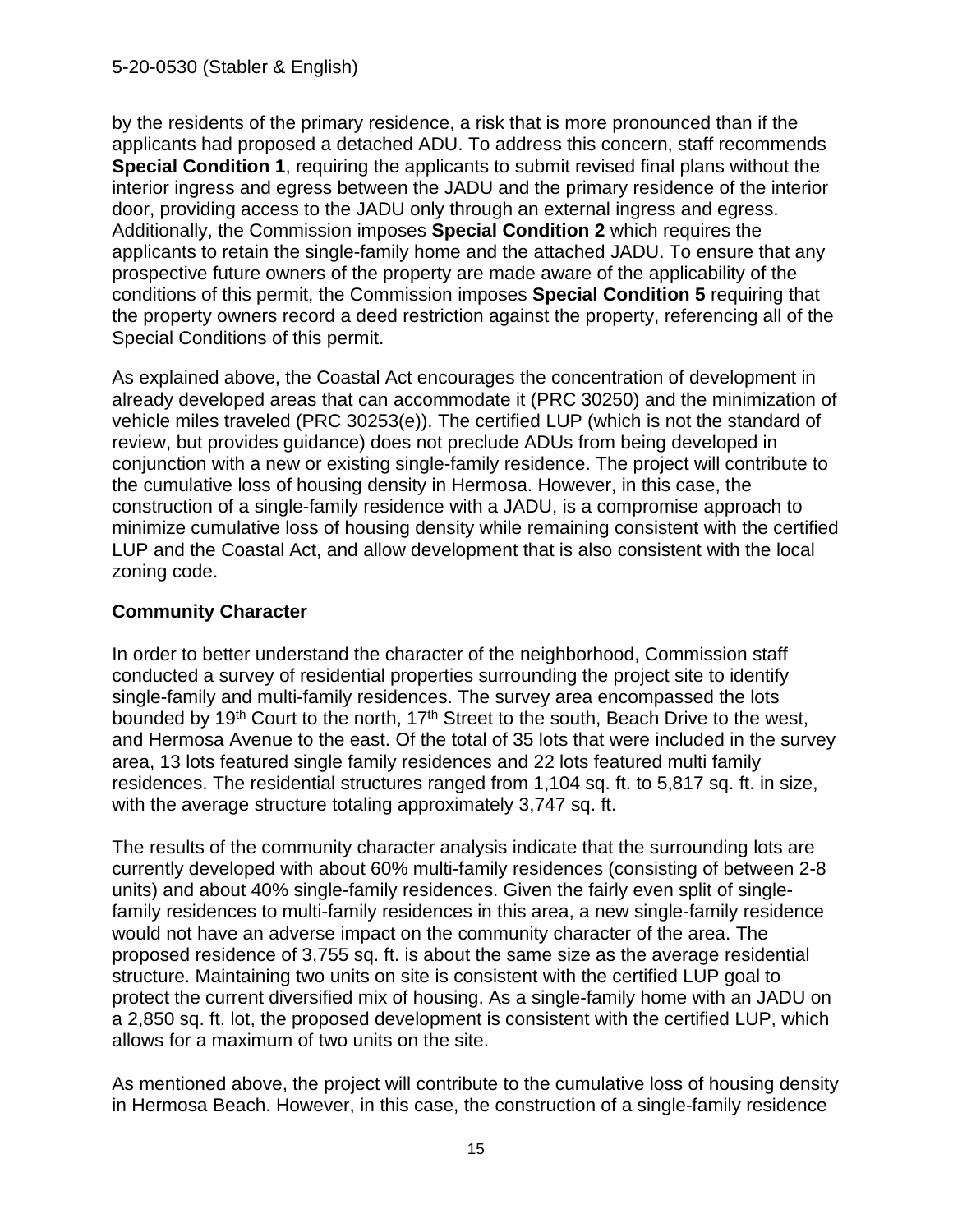with a JADU, is a compromise approach to minimize cumulative loss of housing density while remaining consistent with the certified LUP and the Coastal Act, and still allow the applicants to develop on the site under the City's Zoning Code.

As proposed by the applicants and conditioned by the Commission, the project can be found to be consistent with Sections 30250, and 30251 of the Coastal Act pertaining to new development and community character.

## <span id="page-15-0"></span>**C. Public Access**

Section 30210 of the Coastal Act states:

"In carrying out the requirement of Section 4 of Article X of the California Constitution, maximum access, which shall be conspicuously posted, and recreational opportunities shall be provided for all the people consistent with public safety needs and the need to protect public rights, rights of private property owners, and natural resource areas from overuse."

Section 30211 of the Coastal Act states:

"Development shall not interfere with the public's right of access to the sea where acquired through use or legislative authorization, including, but not limited to, the use of dry sand and rocky coastal beaches to the first line of terrestrial vegetation."

Section 30212 of the Coastal Act states, in pertinent part:

(a) Public access from the nearest public roadway to the shoreline and along the coast shall be provided in new development projects except where: … (2) adequate access exists nearby, …

The subject site is located approximately 360 ft. inland of the public beach, in a built-out residential neighborhood in Hermosa Beach **[\(Exhibit 1\)](https://documents.coastal.ca.gov/reports/2020/12/Th13e/Th13e-12-2020-exhibits.pdf)**. The project includes a two-car garage consistent with the City's parking requirement, plus one guest parking space in the driveway. The parking spaces would be accessed from 18th Court, and the project does not propose any curb cuts, so the project would not adversely impact on-street parking spaces. The proposed project also adheres to the height and setback requirements set forth in the certified LUP.

Therefore, as proposed, the development will not have any new adverse impact on public access to the coast or to nearby recreational facilities. Thus, as conditioned, the proposed development conforms to Sections 30210, 30211, and 30212 of the Coastal Act, and will not prejudice the City's ability to prepare a local coastal program.

## <span id="page-15-1"></span>**D. Water Quality**

Section 30230 of the Coastal Act states: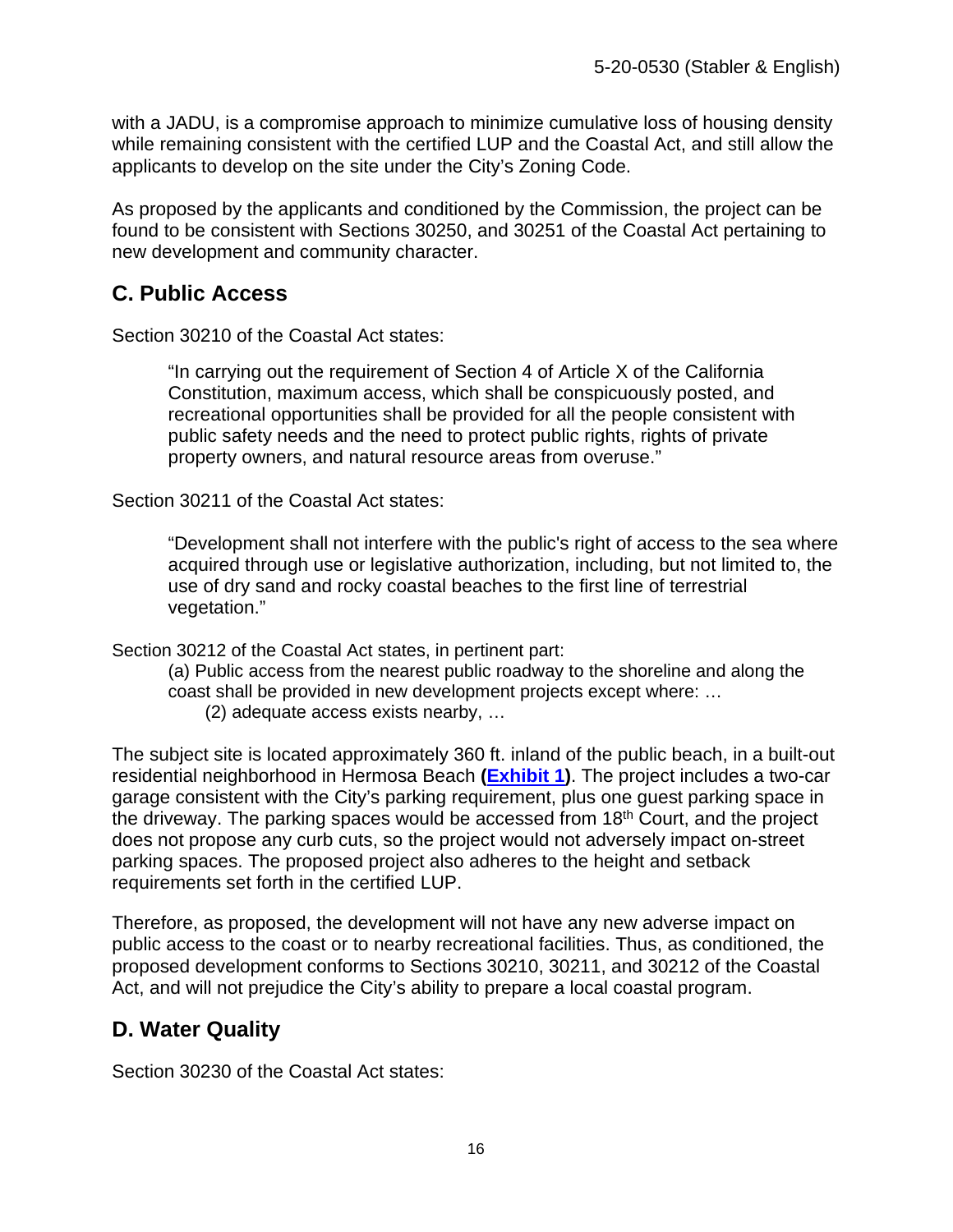"Marine resources shall be maintained, enhanced, and where feasible, restored. Special protection shall be given to areas and species of special biological or economic significance. Uses of the marine environment shall be carried out in a manner that will sustain the biological productivity of coastal waters and that will maintain healthy populations of all species of marine organisms adequate for long-term commercial, recreational, scientific, and educational purposes."

#### Section 30231 of the Coastal Act states:

"The biological productivity and the quality of coastal waters, streams, wetlands, estuaries, and lakes appropriate to maintain optimum populations of marine organisms and for the protection of human health shall be maintained and, where feasible, restored through, among other means, minimizing adverse effects of waste water discharges and entrainment, controlling runoff, preventing depletion of ground water supplies and substantial interference with surface water flow, encouraging waste water reclamation, maintaining natural vegetation buffer areas that protect riparian habitats, and minimizing alteration of natural streams."

#### Section 30232 of the Coastal Act states:

"Protection against the spillage of crude oil, gas, petroleum products, or hazardous substances shall be provided in relation to any development or transportation of such materials. Effective containment and cleanup facilities and procedures shall be provided for accidental spills that do occur."

#### **Construction Impacts to Water Quality**

The above policies of the Coastal Act require protection of marine resources, including the protection of coastal waters by controlling runoff and preventing spillage of hazardous materials.

Storage or placement of construction materials, debris, or waste in a location subject to erosion and dispersion or which may be discharged into coastal water via rain or wind would result in adverse impacts upon the marine environment that would reduce the biological productivity of coastal waters. For instance, construction debris entering coastal waters may cover and displace soft bottom habitat. Sediment discharged into coastal waters may cause turbidity, which can shade and reduce the productivity of foraging avian and marine species' ability to see food in the water column. In order to avoid adverse construction-related impacts upon marine resources, the Commission imposes **Special Condition 4**, which outlines construction-related requirements to provide for the safe storage of construction materials and the safe disposal of construction debris. This condition requires the applicants to remove any and all debris resulting from construction activities within 24 hours of completion of the project. In addition, all construction materials, excluding lumber, shall be covered and enclosed on all sides, and as far away from a storm drain inlet and receiving waters as possible.

#### **Post-Construction Impacts to Water Quality**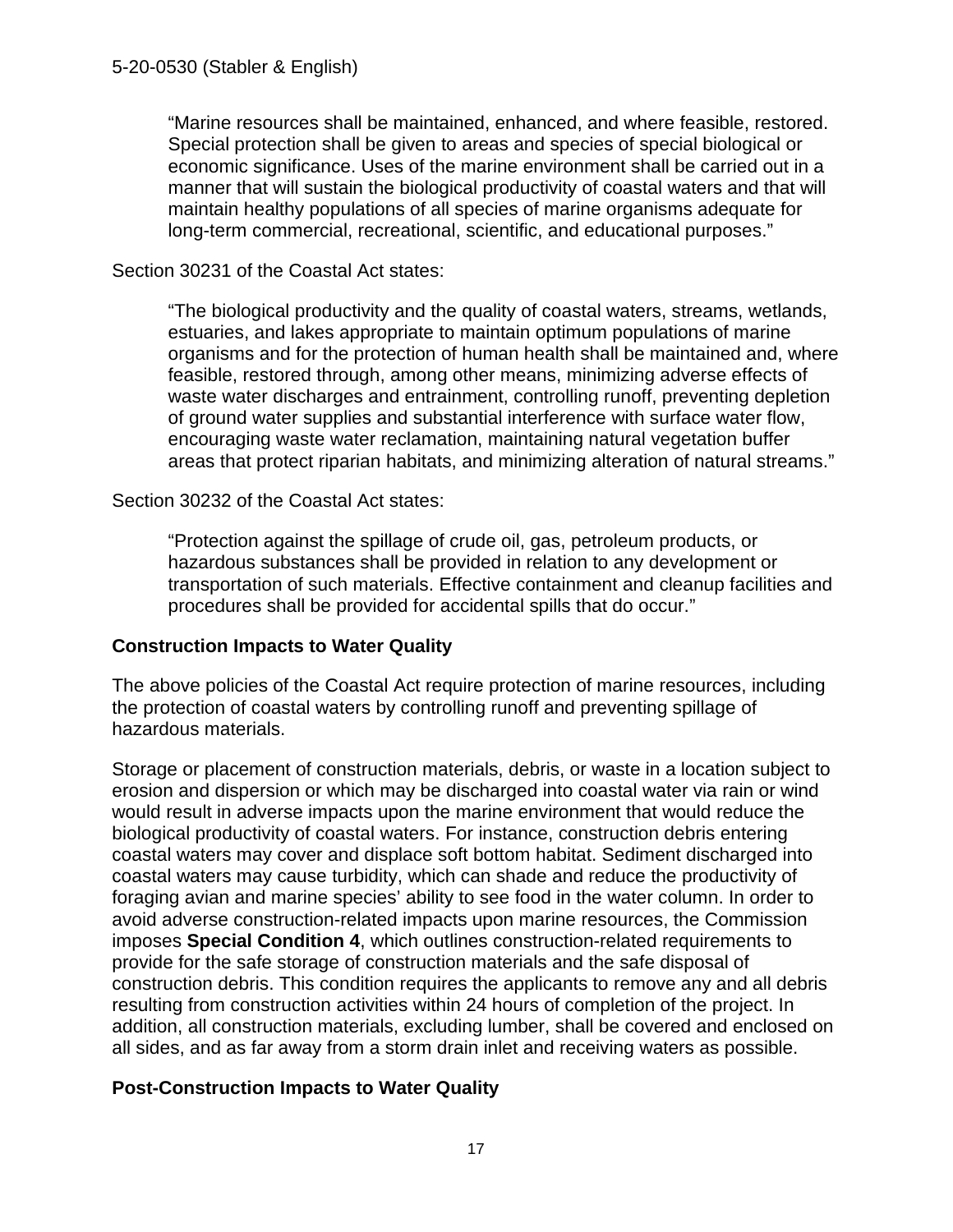The proposed project has the potential to adversely impact the water quality of the nearby Pacific Ocean. Much of the pollutants entering the ocean come from land-based development. The Commission finds that it is necessary to minimize to the extent feasible within its jurisdiction the cumulative adverse impacts on water quality resulting from incremental increases in impervious surface associated with additional development. In order to deal with these post construction water quality impacts, the applicants have submitted a drainage and runoff control plan that minimizes impacts to water quality the proposed project may have after construction. The Commission imposes **Special Condition 3**, which ensures that the project conforms to the drainage and run-off control plan received on October 5, 2020. The plan includes a drainage system to manage and increase on-site percolation of runoff, including gutters, downspouts, trench drain, catch basins, and sump pump basins, which are directed to the public right-of way and storm drain.

The applicants have submitted a landscaping plan that consists of non-invasive, drought tolerant vegetation. While the proposed landscaping consists of non-invasive and drought tolerant plants, future landscaping may not consist of such plants. For water conservation, any plants in the landscape plan should only be drought tolerant to minimize the use of water (and preferably native to coastal Los Angeles County). In order to make sure that any onsite landscaping minimizes the use of water and the spread of invasive vegetation, the Commission imposes **Special Condition 3**, which imposes landscape controls that require that all vegetated landscaped areas shall only consist of native plants or non-native drought tolerant plants, which are non-invasive.

Thus, as conditioned, the Commission finds that the proposed project is consistent with Sections 30230, 30231 and 30232 of the Coastal Act.

# <span id="page-17-0"></span>**E. Deed Restriction**

To ensure that any prospective future owners of the property are made aware of the applicability of the conditions of this permit, the Commission imposes **Special Condition 5**, which requires that the property owners record a deed restriction against the property, referencing all of the above Special Conditions of this permit and imposing them as covenants, conditions and restrictions on the use and enjoyment of the Property. Thus, as conditioned, this permit ensures that any prospective future owner will receive notice of the restrictions and/or obligations imposed on the use and enjoyment of the land, including the risks of the development and/or hazards to which the site is subject, and the Commission's immunity from liability.

# <span id="page-17-1"></span>**F. Local Coastal Program**

Coastal Act Section 30604(a) states that, prior to certification of a local coastal program ("LCP"), a coastal development permit can only be issued upon a finding that the proposed development is in conformity with Chapter 3 of the Act and that the permitted development will not prejudice the ability of the local government to prepare an LCP that is in conformity with Chapter 3. The LUP for Hermosa Beach was effectively certified on